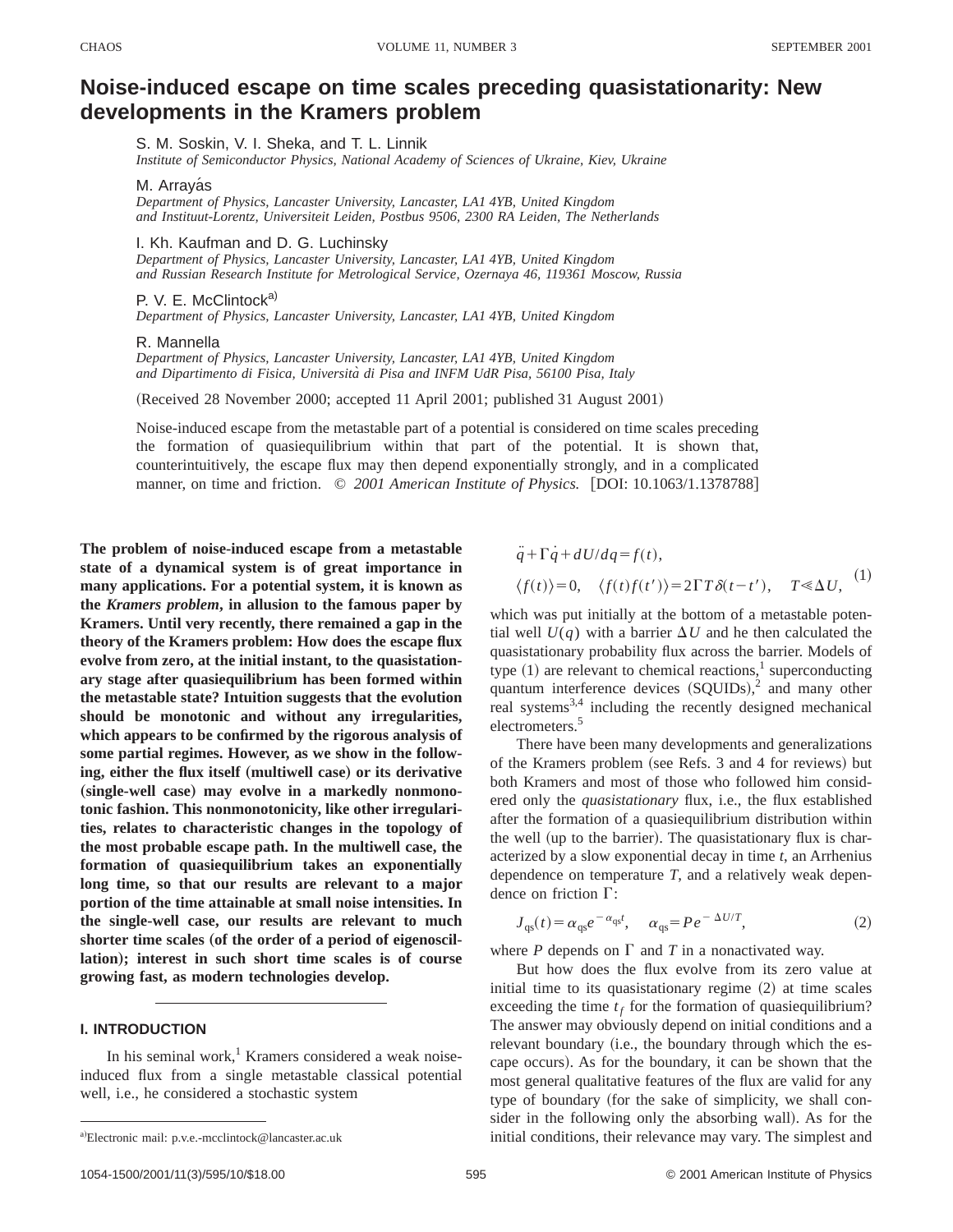often relevant initial state is the bottom of the well, since it is the stable stationary state in the absence of noise: If the noise (not necessarily of the thermal origin) is switched on at some instant, then the time evolution of the escape from the *bottom* becomes relevant. It should be emphasized however that, if the relevant metastable part of the potential is multiwell, then the flux during the major part of the relevant time is not sensitive to the initial state provided it is concentrated just in one well (e.g., it may be thermalized in the well). As for the single-well case, the flux evolution is more sensitive to the initial state and we shall consider various cases. But, first, let us discuss the most simple case where the initial state is at the bottom of the potential. We shall refer to it as the *bottom initial state*.

It may seem natural to assume that the flux evolution from zero to the quasistationary regime is a monotonic function without any ''irregularities.'' Apart from the naive argument that ''noise smooths everything,'' this assumption appears sound because the probability distribution *W* is distinctly centered at the bottom of the well both initially and in the quasistationary stage:  $W(q,q,t=0|q_0=q_b,q_0=0)$  $= \delta(q-q_b)\delta(q)$  while  $W(\underline{q},\underline{q},t) \geq t_f | q_0 = q_b, \underline{q_0} = 0)$  is a narrow peak of width  $\alpha \sqrt{T}$  around that same state  $\{q\}$  $\{g_i, g_i = 0\}$ . Moreover, it was shown recently<sup>6</sup> that, both in the underdamped and overdamped limits, the escape flux *J*(*t*) does grow at  $t \sim t_f$  in a simple manner.

Despite the above-mentioned arguments, it can be shown that, generically, *J* evolves from  $J(0)=0$  to  $J_{\text{qs}}(t \geq t_f)$  in a quite complicated way.

 $(1)$  As shown in Sec. II, the flux grows stepwise on time scales of the order of a period of eigenoscillation in the bottom of the well. Apart from filling the ''gap'' in time scales in the Kramers problem (cf. the big activity in the 1980s aimed at filling the gap in the friction ranges<sup>3,4</sup>), this part of our work is motivated by the growing interest in the very short time scales that are now relevant to certain experiments, such as those studying chemical reactions down to femtosecond time scales: $7$  The period of eigenoscillations relevant to chemical reactions in Ref. 7 is  $\sim$  1 – 100 fs.

 $(2)$  As shown below in Sec. III, the evolution of the flux on longer time scales in a multiwell metastable potential is also distinctly different from the relatively simple monotonic function described in Ref. 6: *J* grows sharply on a logarithmic time scale to a value which is typically very different from  $J_{\text{qs}}(0)$  (typically, exponentially larger) and then evolves to  $J_{\text{qs}}(t)$  during the exponentially long time.

It should be emphasized that the qualitative features of  $J(t)$  described previously are valid for any reasonable definition of the flux, e.g., the full flux through a boundary or just the first-passage flux, while the boundary may be a given coordinate, or a boundary of a basin of attraction, or a boundary of the vicinity of another attractor, etc.

To illustrate our results, we will use the potential

$$
U(q) = q - q^3/3\tag{3}
$$

for the single-well case  $(Fig. 1)$ , and

$$
U(q) = 0.06(q+1.5)^2 - \cos(q)
$$
 (4)



FIG. 1. The potential  $U(q) = q - q^3/3$ . The bottom and the saddle are marked as *b* and *s*, respectively. Triangles indicate four typical positions of the absorbing wall.

for the multiwell case [Fig.  $6(a)$ ], with an absorbing wall<sup>8</sup> at  $q = q_{\text{aw}}$  in both cases.

Experimentally, the flux is measured in the following way. The system is placed at an initial state, after which it follows the stochastic equation  $(1)$  until either the coordinate of the wall,  $q_{aw}$ , or the time limit,  $t_l$ , is reached. It is then reset to the initial state and everything is repeated. Once the statistics are deemed adequate, we calculate the flux

$$
J(t) \equiv \frac{1}{N_{\text{reset}}} \frac{\Delta N(t)}{\Delta t},\tag{5}
$$

where  $N_{\text{reset}}$  is the overall number of resets, and  $\Delta N(t)$  is the number of resets during the interval  $[t, t + \Delta t]$ ;  $\Delta t$  is chosen to be much smaller than a characteristic time over which the flux  $(5)$  may change significantly, but large enough to provide  $\Delta N(t) \ge 1$  (roughly, the latter is satisfied provided  $\Delta t$  $\gg t_I/N_{\text{reset}}$ ).

The above-given experimental definition corresponds to the following theoretical definition of the flux:

$$
J(t) = \int \int dq_0 dq_0 W_{\rm in}(q_0, \dot{q}_0) J_{q_0, \dot{q}_0}(t),
$$
  

$$
J_{q_0, \dot{q}_0}(t) = \int_0^\infty dq \dot{q} W(q = q_{\rm aw}, \dot{q}, t | q_0, \dot{q}_0),
$$
 (6)

where  $W_{\text{in}}(q_0, \dot{q}_0)$  is a statistical distribution of the initial coordinate and velocity and *W* is the conditional probability density.

The theoretical approach which we use is the method of *optimal fluctuation* (e.g., Refs. 10 and 11) whose details in application to the present problems are given in the following. The theoretical results are verified by computer and analog electronic simulations. A preliminary report and discussion of some of the central ideas was given in Refs. 12 and 13.

## **II. SINGLE-WELL METASTABLE POTENTIAL**

It can be shown directly from the Fokker–Planck equation that the formation of quasiequilibrium up to the barrier in the single metastable well typically takes $14,15$  a time of the order of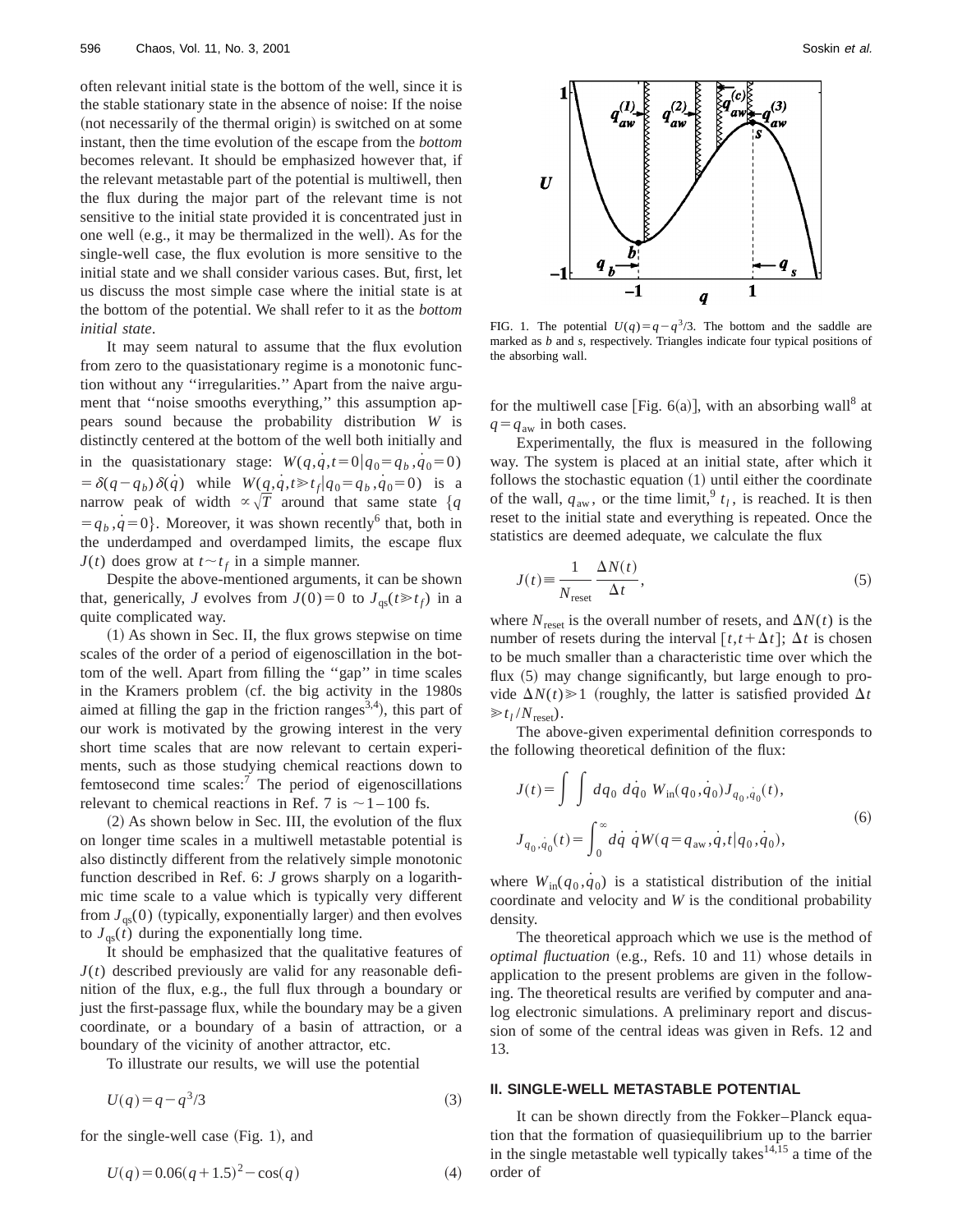$$
t_f^{(s)} \sim \frac{1}{\min(\Gamma, \omega_0^2/\Gamma)} \ln\left(\frac{\Delta U}{T}\right),\tag{7}
$$

where  $\omega_0$  is the frequency of eigenoscillation in the bottom of the well.

In this section, we shall be interested in much smaller time scales,

$$
t \ll t_f^{(s)}.
$$
\n<sup>(8)</sup>

The previous work on nonstationary escape rates in the Kramers problem was based on the direct solution of the Fokker–Planck equation (cf. Ref. 6). We apply the method of optimal fluctuation to this problem for the first time,  $16-20$ obtaining nontrivial new results for short time scales. It is convenient to consider first the case of an initial state with a given coordinate and velocity:

$$
W_{\text{in}}(q_0, q_0) = \delta(q_0 - q_i) \,\delta(q_0 - q_i). \tag{9}
$$

Then the flux is sought as

$$
J(t) \equiv J_{q_i, \dot{q}_i}(t) = P(t) \exp\left(-\frac{S_{\min}(t)}{T}\right)
$$
 (10)

where the activation energy  $S_{\text{min}}(t)$  does not depend on *T* while the prefactor  $P(t)$  depends on  $T$  in a nonactivated way. At small *T* and short *t*, the factor  $\exp(-S_{\min}/T)$  depends on *t* much more strongly than *P*. So, we concentrate on studying  $S_{\text{min}}(t)$ , which can be shown<sup>21</sup> to be a minimum of the functional:

$$
S_{\min}(t) \equiv S_{\min}(q_i, \dot{q}_i, t) = \min_{[q(\tau)], q(t)}(S),
$$
  
\n
$$
S \equiv S_{\dot{q}(t)}[q(\tau)] = \int_0^t d\tau L,
$$
\n(11)

$$
L = (\ddot{q} + \Gamma \dot{q} + dU/dq)^2/(4\Gamma),\tag{12}
$$

$$
q(0) = q_i, \quad \dot{q}(0) = \dot{q}_i, \quad q(t) = q_{aw}.
$$
 (13)

The minimization is done over an escape path  $[q(\tau)]$  at a given exit velocity  $q(t)$ , with a further minimization over this velocity (a minimization similar to the latter was used in a different context in Ref. 20). Note that the minimization over the exit velocity (or, more generally, over states on a relevant boundary) was not used in applications of the method of optimal fluctuation to quasistationary escape rates<sup>21,22</sup> or related quantities<sup>23</sup> since the exit occurred necessarily through the saddle. The path minimizing *S* may be called the most probable escape path (MPEP), in analogy with the quasistationary case. The necessary conditions for the minimum of the functional  $(11)$  are as follows.

 $(1)$  A zero variation,  $\delta S = 0$ : It implies that the MPEP  $[q(\tau)]$  satisfies the Euler–Poisson equation<sup>24,21</sup>

$$
\frac{\partial L}{\partial q} - \frac{d}{dt} \left( \frac{\partial L}{\partial \dot{q}} \right) + \frac{d^2}{dt^2} \left( \frac{\partial L}{\partial \ddot{q}} \right) = 0,\tag{14}
$$

which, for the  $L$  of the form  $(12)$ , reads

$$
\dddot{q} + \ddot{q} \left( 2\frac{d^2U}{dq^2} - \Gamma^2 \right) + \dot{q}^2 \frac{d^3U}{dq^3} + \frac{d^2U}{dq^2} \frac{dU}{dq} = 0.
$$
 (15)

 $(2)$  A zero derivative with respect to the exit velocity,  $\partial S/\partial q(t) = 0$ : This condition can be reduced to  $\partial L/\partial \ddot{q}(t)$  $= 0$ , which, for the *L* of the form  $(12)$ , reads

$$
\left[\ddot{q} + \Gamma \dot{q} + dU/dq\right]|_{\tau=t} = 0. \tag{16}
$$

Solutions of Eq.  $(15)$  satisfying conditions  $(13)$  and  $(16)$ can be found numerically: In addition to  $q(0)$  and  $q(0)$ given in (13), one can match  $\ddot{q}(0)$  and  $\dddot{q}(0)$  so that the result of the integration  $(15)$  on the interval  $[0,t]$  satisfies the last of conditions  $(13)$  and condition  $(16)$ .

## **A. Bottom initial state**

Let us first consider the case of the bottom initial state, i.e.,

$$
q_i = q_b, \quad \dot{q}_i = 0. \tag{17}
$$

Before presenting the numerical results, we derive some important general features of the MPEPs and  $S_{\text{min}}(t)$ . We show in the following that, as the boundary moves from the close vicinity of the bottom toward the saddle,  $J(t)$  undergoes qualitative changes while still being stepwise.

First, consider the case when the absorbing wall is close to the bottom:  $U(q)$  may then be approximated by a parabola [Fig.  $2(a)$ ]

$$
U(q) - U(q_b) \approx \frac{\omega_0^2}{2} (q - q_b)^2,
$$
\n(18)

where  $\omega_0 = \sqrt{2}$  and  $q_b = -1$ , in the case of  $U(q)$  (3). Thus  $(15)$  reduces to a linear equation with constant coefficients that can be integrated explicitly.  $S_{min}(t)$  can be found explicitly too. Rather than presenting some cumbersome formulas we discuss their most important consequence: If  $\Gamma < 2\omega_0$ , then  $S_{\text{min}}(t)$  has a stepwise shape [Fig. 2(b)], i.e., possesses inflection points with  $dS_{\text{min}}/dt=0$  at

$$
t = t_n \equiv \frac{n\pi}{\omega_0 \sqrt{1 - (\Gamma/2\omega_0)^2}},
$$
  
\n
$$
S(t_n) = \frac{\Delta U_p}{1 - \exp(-\Gamma t_n)},
$$
  
\n
$$
\Delta U_p \equiv \omega_0^2 (q_{aw} - q_b)^2 / 2, \quad \Gamma < 2\omega_0, \quad n = 1, 2, 3, ...
$$
 (19)

The flux barely changes near  $t_n$  whereas it rises sharply beyond this range provided the corresponding *n* is not too large<sup>25</sup> [Fig. 2(b)]. In the underdamped case, the "length" of each step,  $t_{n+1}-t_n$ , is half a period of eigenoscillation and the "height" of the first steps is large:  $S(t_n) - S(t_{n+1})$  $\approx \Delta U_p \omega_0 / (\pi \Gamma n(n+1)) \xrightarrow{\Gamma \to 0} \infty$ . As  $\Gamma$  grows, the length of a step increases while the height decreases and, at  $\Gamma$  $=2\omega_0$ , the steps vanish.

The instants  $t_n$  mark intervals corresponding to different topologies of the MPEP: For  $t \leq t_1$ ,  $[q(\tau)]$  is monotonic while, for  $t_n < t \le t_{n+1}$   $(n=1,2,3,...)$ ,  $[q(\tau)]$  possesses *n* turning points. As *t* changes, the MPEP varies continuously for any *t*, including  $t = t_n$ . The exit velocity is nonzero unless  $t = t_n$  | Fig. 2(a) |.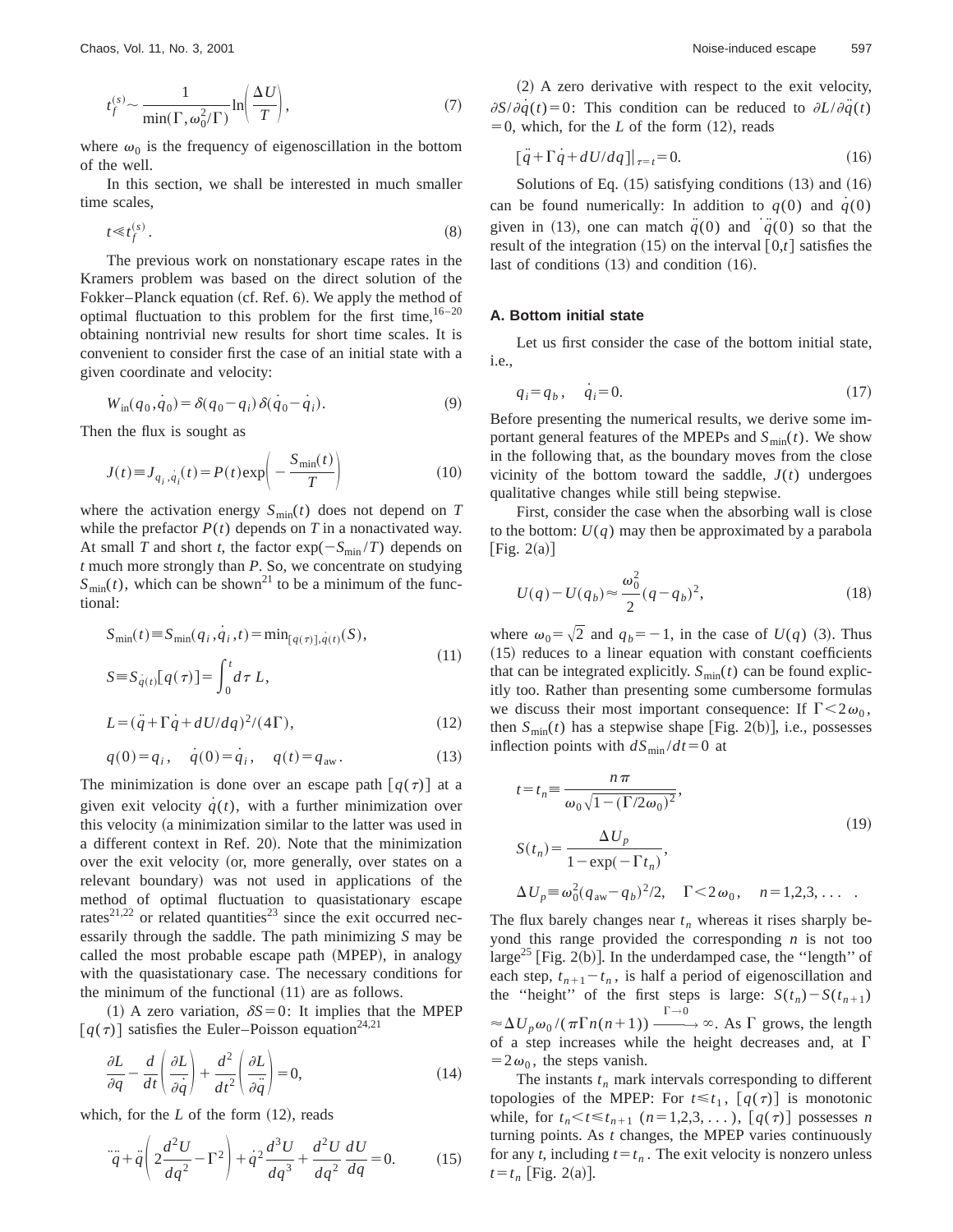

FIG. 2. The case of the bottom initial state. (a) The parabolic approximation  $U_p(q) \equiv (q+1)^2$  (thick solid line) of  $U(q) - U(q_p)$  near the bottom, and examples of MPEPs [plotted in the energy-coordinate plane  $E-q$  where  $E$  $\equiv \dot{q}^2/2 + U_p(q)$ ] at  $\Gamma = 0.05$ ; the absorbing wall (at  $q_{aw} = q_{aw}^{(1)} = -0.9$ ) is indicated by triangles; (b)  $S_{min}(t)/\Delta U_p$  explicitly calculated in the parabolic approximation is shown by the solid line with markers: circles, squares, and triangles indicate regions corresponding to, respectively, zero, one, and two turning points in the MPEP;  $S_{\text{min}}(t)/\Delta U$  derived from simulations in  $U(q)$ (3) is shown by the jagged line  $\left[\Delta U \equiv U(q_{aw}) - U(q_b)\right]$ . Dashed and dotted lines indicate the theoretical first and second inflection points with  $dS<sub>min</sub>/dt=0$ , in (b), and the corresponding MPEPs, in (a). The thin solid line shows the large-time asymptote level  $(=1)$ , in  $(b)$ , and the corresponding MPEP (which is the time reversal of the noise-free trajectory from the state  $[q = q_{aw}, q = 0)]$ , in (a). The dash-dotted line shows in (a) the MPEP for some arbitrarily chosen time  $t=1.4$  [see (b)]: It demonstrates that the exit velocity is typically nonzero. The inset shows  $J(t)$  measured at  $T$  $=\Delta U$ .

Apart from a quantitative description of the case when the wall is close to the bottom of the well, the parabolic approximation provides qualitative estimates of the time and energy scales of the steps in the general case. However, some features of the steps  $S_{\text{min}}(t)$  and of the associated evolution of the MPEP change qualitatively as the absorbing wall moves toward the saddle.

Let us move the absorbing wall  $q_{aw}$  to a distinctly nonparabolic region of  $U(q)$ , but still not too close to the saddle  $(. One can reduce the fourth-order differential equa-$  tion  $(15)$  to a second-order equation for *q* plus a first-order one for the auxiliary variable  $\Gamma$ ':<sup>21</sup>

$$
\ddot{q} + \Gamma' \dot{q} + dU/dq = 0,
$$
  
\n
$$
[\dot{\Gamma}' + (\Gamma^2 - (\Gamma')^2)/2] \dot{q}^2 = 2\Gamma \tilde{E},
$$
\n(20)

where

$$
\widetilde{E} = -\frac{\partial S}{\partial t} = -L + \left(\frac{\partial L}{\partial \dot{q}} - \frac{d}{dt} \left(\frac{\partial L}{\partial \ddot{q}}\right)\right) \dot{q} + \frac{\partial L}{\partial \ddot{q}} \ddot{q} \tag{21}
$$

is conserved along the MPEP,  $24,21$  analogously to energy in mechanics.<sup>26</sup> Given that the initial state is at the bottom, it can be shown that  $\vec{E} \ge 0$  on the MPEP. Allowing for the fact that  $\partial S/\partial \dot{q}(t)=0$  on the MPEP,

$$
\frac{dS_{\min}}{dt} = -\tilde{E}|_{\text{MPEP}} \le 0. \tag{22}
$$

The system  $(20)$ , in addition to providing an algorithm<sup>27</sup> that is faster in some ranges of parameters than solving Eq. (15), has a remarkable feature: If  $\tilde{E} = 0$ , the equation for  $\Gamma'$ can be integrated explicitly.<sup>21</sup> So, the fourth-order equation  $(15)$  reduces to a closed second-order equation.<sup>28</sup> Allowing for  $q_i=0$ , the equation for the time-reversed trajectory  $[\tilde{q}(\tau)] = [q(t-\tau)]$  becomes [for the sake of convenience, we also present in Eq. (23) the initial  $\tilde{q}$  which follows from the third of conditions  $(13)$ ]

$$
\frac{d^2\tilde{q}}{d\tau^2} + \Gamma \frac{1 + Ae^{\Gamma\tau}}{1 - Ae^{\Gamma\tau}} \frac{d\tilde{q}}{d\tau} + \frac{dU(\tilde{q})}{d\tilde{q}} = 0, \quad A = e^{-\Gamma t},
$$
\n
$$
\tilde{q}(0) = q_{\text{aw}}.
$$
\n(23)

The derivative  $d\tilde{q}(\tau=0)/d\tau$  must be chosen such that the condition (16) is satisfied: comparing Eq. (23) at  $\tau=0$  with Eq.  $(16)$ , we come to the important conclusion that

$$
d\tilde{q}(\tau=0)/d\tau=0,
$$
\n(24)

i.e., the MPEP has a zero exit velocity if  $dS_{\text{min}}/dt=0$ .

One can show  $(cf. Ref. 21)$  that the number of possible finite values of *t* in Eq. (23), such that  $\tilde{q}(t) = q_b$ , equals the number *N* of turning points in the noise-free ( $t = \infty$ ) trajectory. Labeling such times *t* as  $t_n \equiv t_n(q_{aw})$  ( $n = 1,2, \ldots, N$ ), one may relate *n* to the number  $n_{tp}$  of turning points in the trajectory (23) and (24):  $n = n_{\text{tp}} + 1$ .  $t_n$  increases with *n* and, if  $N = \infty$ , the trajectory (23) and (24) for  $t = t_n$  with  $n \to \infty$ coincides with the noise-free trajectory. If

$$
\Gamma \le 2\,\omega_0,\tag{25}
$$

then  $N=\infty^{26,21}$  while, if  $\Gamma \ge 2\omega_0$ , then typically  $N=0$ . In rare cases, there is a finite  $N \neq 0$  at  $\Gamma \ge 2\omega_0$ .<sup>21</sup>

Thus, if  $\Gamma < 2\omega_0$ , then  $S_{\text{min}}$  decreases with *t* monotonically, possessing an infinite number of inflection points  $t_n$ with  $dS_{\text{min}}(t_n)/dt_n=0$  [Fig. 3(a)]. They divide the time axis into intervals where the MPEP has different numbers of turning points: As *t* increases, the transformation of the MPEP with  $n-1$  turning points, into one with *n* points, occurs continuously at  $t=t_n$ .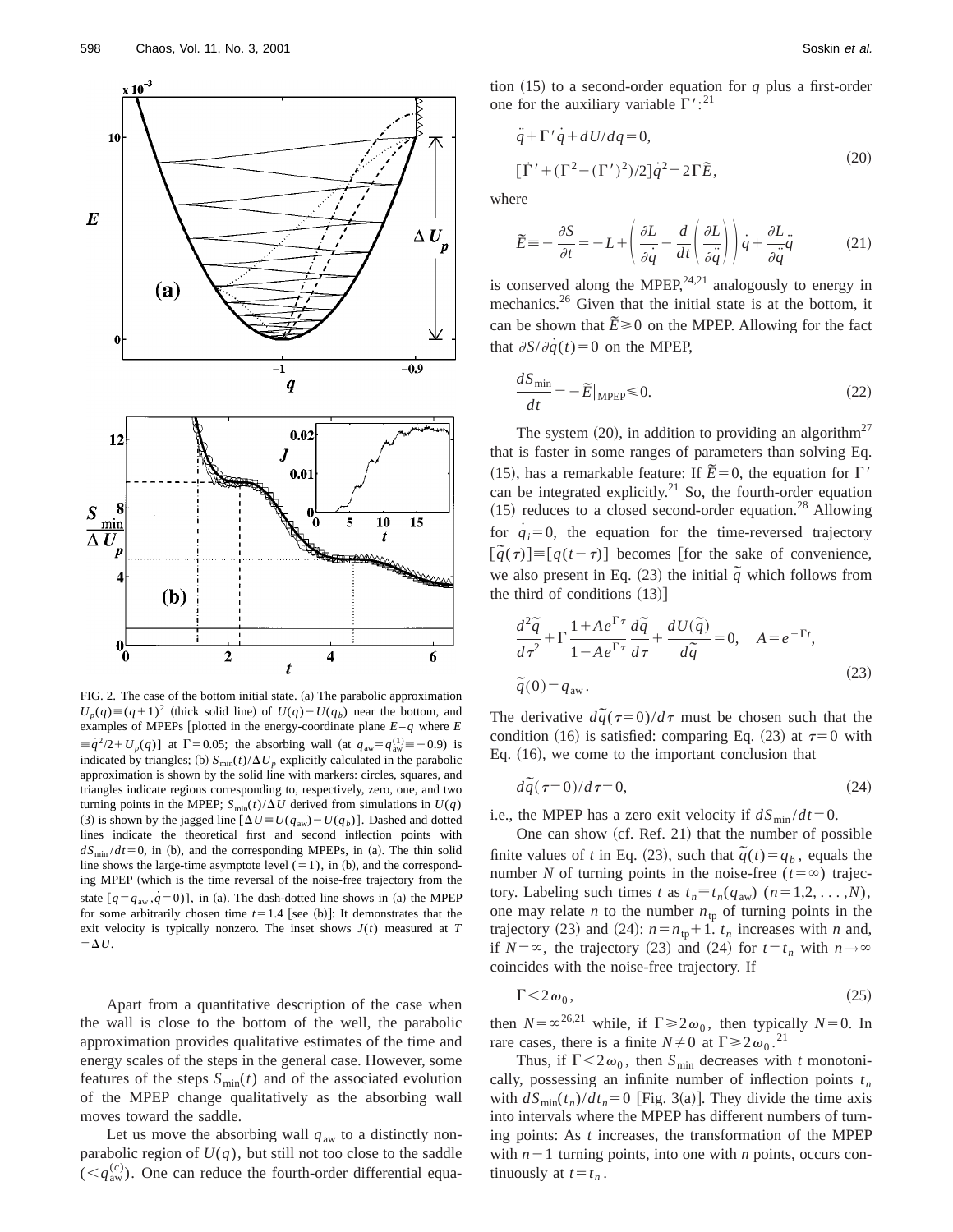

FIG. 3. The case of the bottom initial state. The evolution of  $S_{\text{min}}(t)$  normalized by  $\Delta U \equiv U(q_{aw}) - U(q_b)$  (thick and jagged lines for the theory and simulations, respectively) as  $q_{aw}$  increases: (a)  $q_{aw} = q_{aw}^{(2)} \equiv 0$ , (b)  $q_{aw}$  $=0.371 \approx q_{\text{aw}}^{(c)}$ , (c)  $q_{\text{aw}} = q_{\text{aw}}^{(3)} = 0.9$ .  $\Gamma = 0.05$ . Branches of *S*(*t*) corresponding to zero, one, or two turning points in the escape path are shown by thin lines marked by circles, squares, or triangles, respectively: In  $(a)$  and  $(b)$ , only one branch exists at each *t* while, in (c), a few branches coexist in some ranges of *t* [activation energy  $S_{\text{min}}(t)$  coincides with the lowest  $S(t)$ ]. Left and right insets show, respectively,  $-d(S_{min}(t)/\Delta U)/dt$  (theory) and  $J(t)$ measured at  $T = \Delta U$ .

At  $\tau=0$ , Eq. (23) coincides with the conventional relaxational equation with a finite friction parameter,  $\Gamma$  cth( $\Gamma t/2$ ). Hence, the closer  $q_{aw}$  is to the saddle, the slower the motion near the wall. Thus,  $t_n \rightarrow \infty$  if  $q_{aw} \rightarrow q_s$ . On the contrary, the time of motion along MPEPs which get to the wall with nonzero velocity they relate to sections  $S_{\text{min}}(t)$  with nonzero  $dS<sub>min</sub>/dt$  is less sensitive to the distance  $q_s - q_{aw}$  and remains finite even if  $q_{aw} = q_s$ . Consequently, as  $q_{aw}$  grows, the onset of the *fold* at  $t \approx t_1$  (according to numerical calculations) occurs at the critical value  $q_{aw}^{(c)}$ :  $dS_{min}/dt$  is discontinuous at the fold [Fig. 3(b)]. At  $q_{aw} > q_{aw}^{(c)}$ , there are intervals of *t* during which the system  $(13)$ ,  $(15)–(17)$  possesses more than one solution, <sup>29</sup> i.e., *S*(*t*) satisfying (13), (15)–(17) has a multibranch structure [Fig.  $3(c)$ ]. Moreover, the closer  $q_{aw}$  is to  $q_s$ , the larger is the number of such intervals and the maximal possible number of coexisting solutions. In order to find the activation energy at a given *t* one should choose from the solutions of  $(13)$ ,  $(15)$ – $(17)$  the minimal one. There are switches between different branches at certain critical times. These can be compared to switching processes, as other parameters vary, in certain escape problems;<sup>22,21,18</sup> see also Sec. III. The switches result in jumpwise changes of the MPEP while the activation energy still remains continuous [Fig.  $3(c)$ ]. At the same time, the switch results in a discontinuity  $dS<sub>min</sub>/dt$ : Its values on different sides of the fold differ drastically, so that  $S_{\text{min}}(t)$  and  $J(t)$  are still distinctly stepwise (stair-like).

We have tested some of the above-mentioned predictions using computer simulations.  $S_{\text{min}}(t)$  is derived via optimal fitting of  $J(t)$  obtained at different *T*. Figures 2(b) and 3 show reasonable agreement between  $S_{\text{min}}(t)$  from the theory and from the simulations. The growth of the flux is clearly stepwise (see insets) in both cases.

# **B. Nonbottom initial state with a given coordinate and velocity**

If the initial state with a given coordinate and velocity,  ${q_i, \dot{q_i}}$ , is shifted from the bottom of the well  ${q_b, 0}$  then  $S_{\text{min}}(t)$  changes: cf. Fig. 4. In particular,  $S_{\text{min}}(t)$  becomes nonmonotonic. Moreover, as is evident in Fig. 4, even a tiny shift of the energy from the bottom results in quite a significant distortion of  $S_{\text{min}}(t)$ : The shift of energy in Fig. 4(a) and 4(b) is equal to  $\Delta U_p/100$  and  $\Delta U_p/200$ , respectively. Such strong sensitivity to the initial state can be explained by the singularity in the effective time-dependent damping parameter in Eq.  $(23)$ , which describes the MPEP; so, the shift in the activation energy depends nonanalytically on the shift of the energy of the initial state.

# **C. Thermalized initial state**

A nonbottom initial state with a given coordinate and velocity might seem a rather artificial situation but, at the same time, there is always some nonzero initial temperature  $T_0$  so that various nonbottom states are necessarily involved. The strong sensitivity of the flux  $J_{q_i, q_i}(t)$  to the shift of  ${q_i, q_i}$  from the bottom, appears to cast doubt on the generality of the stepwise growth *J* in real situations. However, a rigorous analysis (see the following) shows that the flux at short time scales still grows in a stepwise manner for any temperature  $T_0 < T$ . Moreover, if  $T_0/T \ll \Gamma/\omega_0$ , then the stepwise structure for flux growth is similar to that obtained using the bottom as the initial state.

So, let the distribution of initial coordinates and velocities be quasistationary for some low temperature  $T_0$ :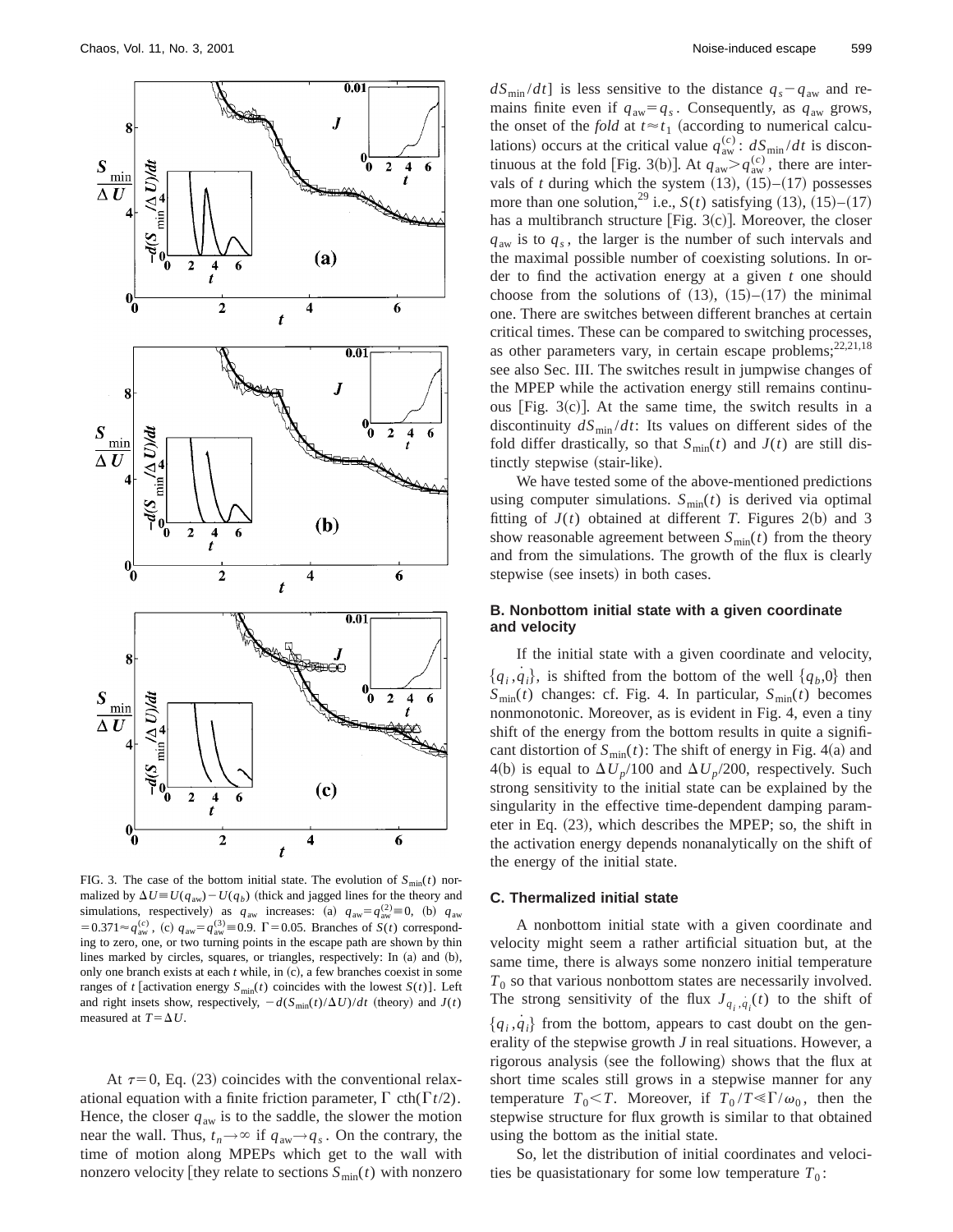

FIG. 4. Comparison between  $S_{\text{min}}(t)$  for the bottom initial state (solid line) and for two other initial states with given coordinate and velocity close to those in the bottom, with all other parameters the same as in Fig. 2: (a)  $q<sub>0</sub>$ =0 while  $q_0 = q_b - 0.01$  (dotted line) or  $q_0 = q_b + 0.01$  (dashed line); and (b)  $q_0 = q_b$  while  $q_0 = -0.01$  (dotted line) or  $q_0 = 0.01$  (dashed line).

$$
W_{\rm in}(q_0, \dot{q}_0) = W_{\rm qs}(q_0, \dot{q}_0)
$$
  
\n
$$
\approx \begin{cases} Z^{-1} \exp(-E_0/T_0) & \text{for} \quad E_0 < U(q_{\rm aw}) \\ 0 & \text{for} \quad E_0 > U(q_{\rm aw}) \end{cases}
$$
 (26)

$$
E_0 = \dot{q}_0^2/2 + U(q_0),
$$
  
\n
$$
Z = \int \int_{E_0 < U(q_{aw})} dq_0 \, dq_0 \, \exp(-E_0/T_0).
$$

We assume that the probability for the system to leave the well before the relevant "initial" instant  $t=0$  is negligible.

If at the "initial" instant  $t=0$  the additional noise source is switched on, so that the effective temperature becomes *T*  $>T_0$ ,<sup>30</sup> the evolution of the flux (6) with the initial distribu $t$ tion  $(26)$  becomes relevant. Given the activationlike structure of  $J_{q_0, \dot{q}_0}(t)$  [Eqs. (10)–(13)], the flux with the thermalized initial state can be presented in the form

$$
J(t) \equiv J_{T_0}(t) = \tilde{P} \exp\left(-\frac{\tilde{S}_{\min}(t)}{T}\right),\tag{27}
$$



FIG. 5. The case of the thermalized initial state. (a) MPEPs for  $t = 2.222$ , for three characteristic values of  $T_0/T$ , with all other parameters the same as in Fig. 2:  $T_0/T=0$  (solid line), 0.01 (dotted line), 0.2 (dashed line); (b)  $\tilde{S}_{min}(t)$ for  $T_0/T=0$  (solid line), 0.01 (dotted line), 0.2 (dashed line).

where  $\tilde{P}$  is some prefactor and  $\tilde{S}_{min}$  is the generalized activation energy:

$$
\widetilde{S}_{\min} = \widetilde{S}_{\min} \left( \frac{T_0}{T}, t \right) = \min_{q_0, \dot{q}_0} \left\{ S_{\min}(q_0, \dot{q}_0, t) + \frac{T}{T_0} E_0 \right\},\tag{28}
$$

where  $S_{\text{min}}(q_0, \dot{q}_0, t)$  is given by (11)–(13) and  $E_0$  is defined in  $(26)$ .

There is no room here to provide details but it can be shown that, for any  $T_0 < T$ , the function  $\tilde{S}_{min}(T_0/T, t)$  is stepwise in *t*. Analogously to the case of the bottom initial state,  $\overline{S}_{min}$  possesses inflection points with  $d\overline{S}_{min}/dt=0$ , provided the wall is not too close to the saddle, and the corresponding MPEPs are described by an equation similar to  $(23)$ but with the constant *A* related to *t* as

$$
A = e^{-\Gamma t} \left( 1 - \frac{T_0}{T} \right). \tag{29}
$$

The relevant instants *t* are determined using the condition  $\tilde{\tilde{q}}(t) = 0$  (unlike the condition  $\tilde{q}(t) = q_b$  relevant to the bottom initial state).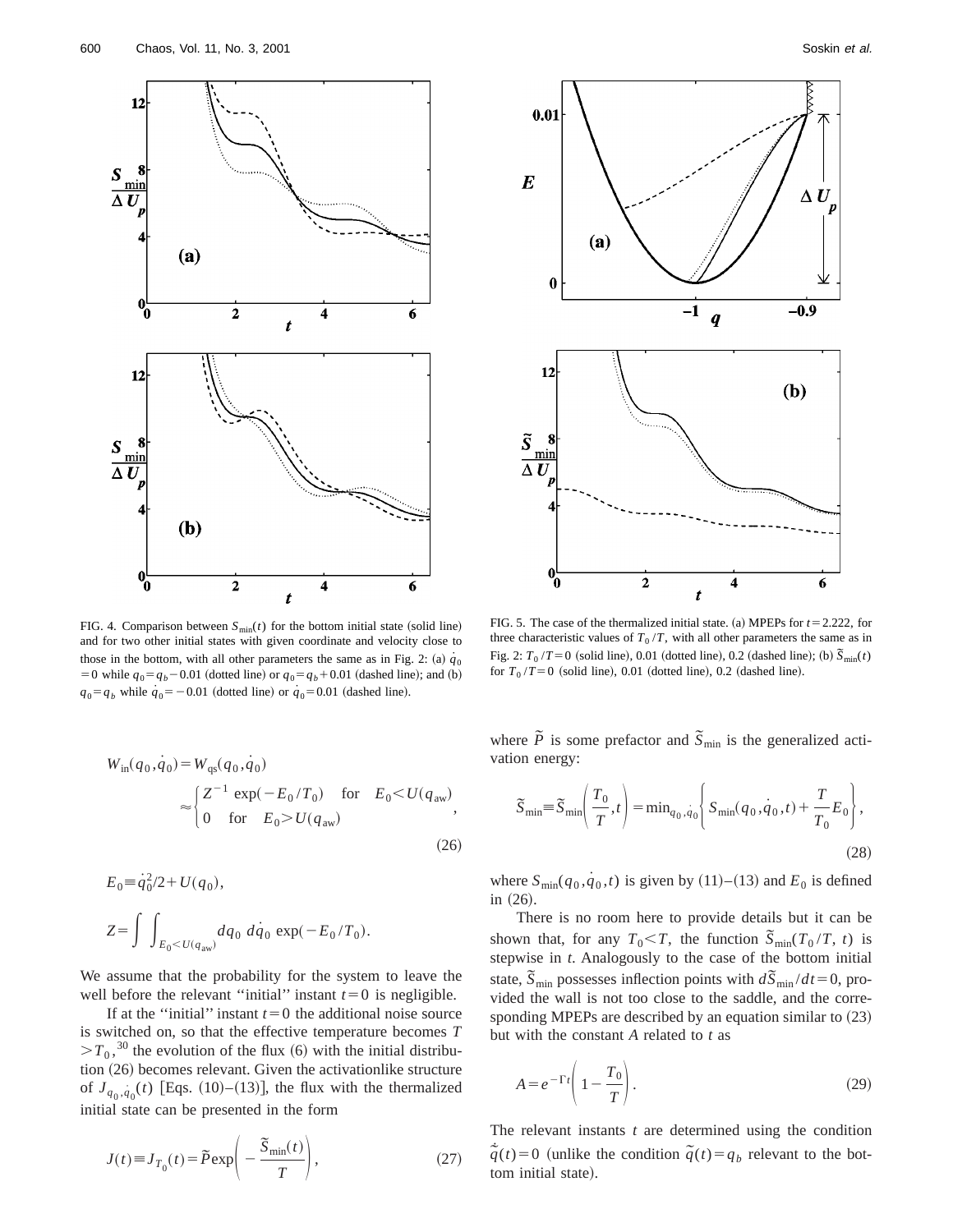

FIG.  $6.$  (a) The potential  $(4)$  and a sketch of direct (dotted line) and indirect (dashed line) escape paths  $1 \rightarrow s_2$ ; thin dashed lines indicate positions of the local minima  $(q_1, q_2)$  and maxima  $(q_{s_1}, q_{s_2})$ ; (b) simulations of the dependence of the escape flux on time  $J(t)$  (thin line) for the model (1),(4) at  $\Gamma$  $=0.15$ ,  $T=0.4$ . The thick full and dashed lines show the approximation of  $J(t)$  by Eq. (31) in which  $\alpha_{12}$ ,  $\alpha_{21}$ ,  $\alpha_{qs}$  are calculated by the Kramers– Melnikov formula (Ref. 4). For the thick full line,  $\alpha_{13,23} = \alpha_{as}(1)$  $+\{\Omega_1 \Omega_2^{-1} \exp[(U_1-U_2)/T]\}^{\pm 1} / (1 + \{m \exp[kS_{min}(s_2 \rightarrow s_1)/T]\}^{\pm 1})$  where  $\Omega_{1,2}$  are the frequencies of eigenoscillation in the bottom of wells 1,2, respectively, *k* is equal to 1, -1 for the ranges  $\Gamma$  providing  $s_2 \rightarrow 2,1$  respectively,  $S_{\text{min}}(s_2 \rightarrow s_1)$  is calculated from the theory (Ref. 21), and *m* is the only adjustable parameter ( $m \approx 1.1$  for these parameters); for the dashed line,  $\alpha_{13} = 0$  and  $\alpha_{23} = \alpha_{as}(1 + \alpha_{21} / \alpha_{12})$ .

It can be shown that  $\tilde{S}_{\text{min}}(T_0/T, t \sim \omega_0^{-1})$  is close to  $S_{\text{min}}(q_i = q_b, \dot{q}_i = 0, t \sim \omega_0^{-1})$  provided

$$
\frac{T_0}{T} \ll \frac{\Gamma}{\omega_0}.
$$
\n(30)

Otherwise  $\overline{S}_{\text{min}}(t \sim \omega_0^{-1})$  is significantly lower and the steps are smeared [Fig.  $5(b)$ ].

The competition between the two small parameters,  $T_0/T$  and  $\Gamma/\omega_0$ , is readily interpreted physically. On one

hand, the escape flux (on  $t \sim \omega_0^{-1}$ ) from the bottom is  $\propto$ exp( $-a\Delta U/(T\Gamma/\omega_0)$ ) where  $a \equiv a(t) \sim 1$ . On the other hand, if the system starts its motion from an energy  $E_0$  close to the barrier level, the probability of escape for time  $t \sim \omega_0^{(-1)}$  will be  $\sim$  1, but then the probability to have such starting energy is  $\propto$ exp( $-\Delta U/T_0$ ). It is the competition between these two exponentially weak processes which leads to the relation (30). Figure 5(a) shows that, for  $T_0/T = 0.01 \ll \Gamma/\omega_0$  $\approx 0.035$ , the MPEP starts close to the bottom while, for  $T_0 / T = 0.2 \gg \Gamma / \omega_0$ , the starting energy is  $\sim \Delta U$ .

## **III. MULTIWELL METASTABLE POTENTIAL**

As an example of the multiwell case, we consider the potential  $(4)$ , which describes the simplest SQUID.<sup>2</sup> We place an absorbing wall<sup>8</sup> at  $q_{aw}$ =4.5 [Fig. 6(a)] while the initial state of the system  $(1)$ ,  $(4)$  may be any state within well 1; in simulations, we put it at the bottom of well 1, for the sake of simplicity. We emphasize also that the type of the boundary is not important either, e.g., our results are equally valid for the transition rates between nonadjacent wells in the stable potential with more than two wells. $^{21}$ 

Unlike the single-well case, where the formation time of quasiequilibrium is of the order of  $t_f^{(s)}(7)$ , its formation in the multiwell case proceeds via two distinct stages: first, quasiequilibrium is formed within the *initial well*, which takes  $t_f^{(1)} \sim t_f^{(s)}$ : *J* evolves at this stage quite similarly<sup>31</sup> to the single-well case; second, quasiequilibrium *between wells* becomes established, which takes exponentially longer:  $t_f^{(2)}$  $\sim t_f^{(s)} \exp(\Delta U/T) \gg t_f^{(1)}$  where  $\Delta U$  means a minimal internal barrier. During the latter stage, and during the subsequent quasistationary one, the flux  $J(t)$  can be described via a solution of kinetic equations for the well populations,  $W_1$  and  $W_2$ , using the concept of constant interattractor<sup>32</sup> transition rates  $\alpha_{ii}$  (cf. Ref. 33):

$$
J(t) \equiv W_1 \alpha_{13} + W_2 \alpha_{23}
$$
  
\n
$$
= \alpha_{13} e^{-t/t_f^{(2)}} + \alpha_{qs} (e^{-t/t_{qs}} - e^{-t/t_f^{(2)}}),
$$
  
\n
$$
t_f^{(2)} \approx \alpha_{12}^{-1}, \quad t_{qs} \approx \alpha_{qs}^{-1} \approx \alpha_{12} / (\alpha_{12} \alpha_{23} + \alpha_{21} \alpha_{13}), \quad (31)
$$
  
\n
$$
T \ll U_{s_1} - U_1, \quad t \gg t_f^{(1)}.
$$

The physical meaning of the two terms in  $(31)$  is easily understood (cf. Fig. 6). The first one corresponds to *direct* escapes, i.e., those that do not go via the bottom of well 2, and it dominates until quasiequilibrium becomes established. The second term, corresponding to indirect escapes, i.e., those that involve one or more intermediate transitions between wells 1 and 2 while the ultimate transition to 3 may occur from either well. It dominates during the ensuing quasistationary stage: It is the asymptotic part of this latter flux,  $\alpha_{\text{as}} \exp(-t/t_{\text{as}})$ , that is called the quasistationary flux.

Thus, in order to know the flux dynamics one needs to find the interwell transition rates  $\alpha_{ij}$ . The rates  $\alpha_{12}, \alpha_{21}$  and the quasistationary rate  $\alpha_{\text{qs}}$  can be calculated from the Kramers–Melnikov formula. $4$  Thus, only one of the two coefficients  $\alpha_{13}$  and  $\alpha_{23}$  needs to be found independently. We choose  $\alpha_{13}$  as the independent coefficient.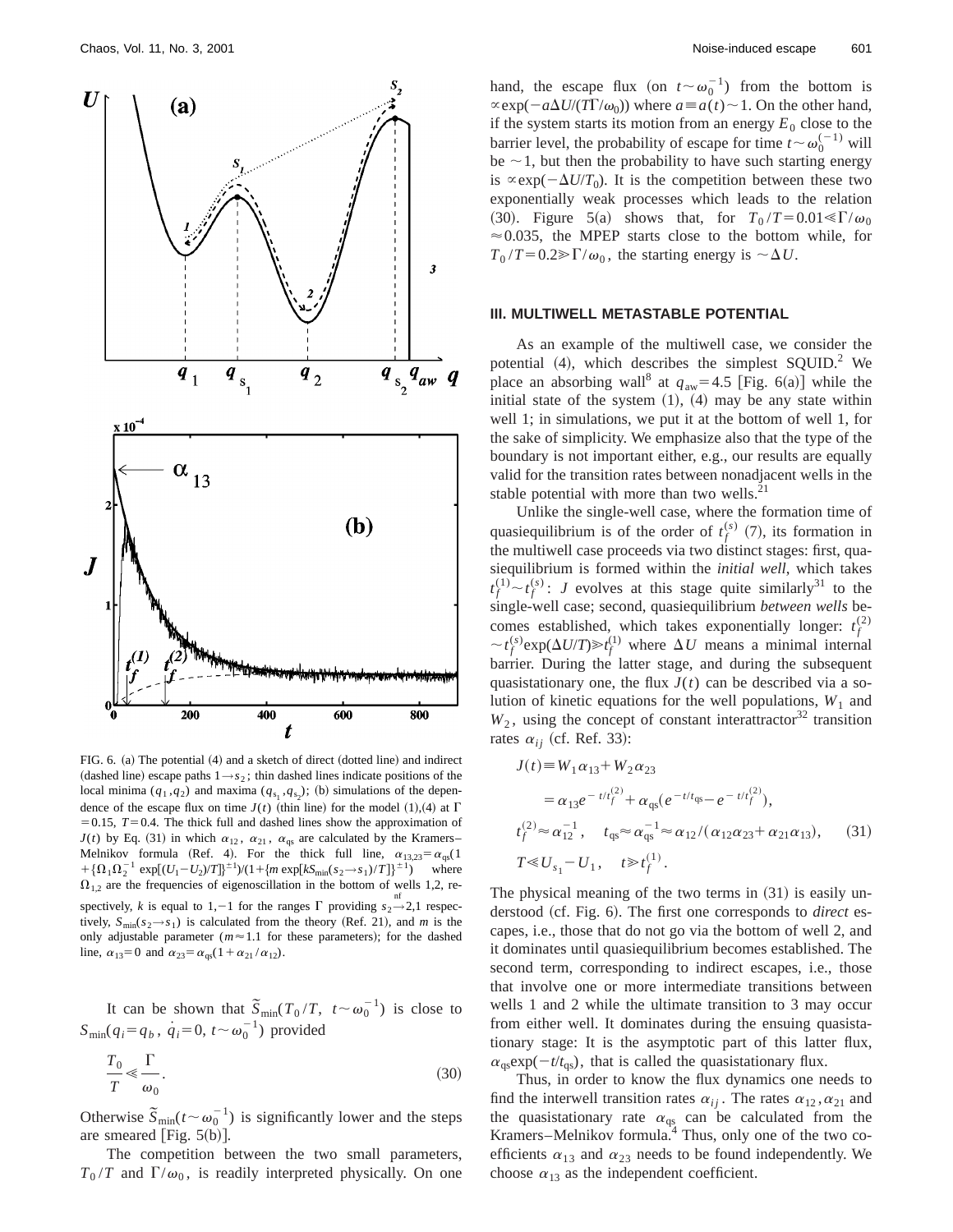

FIG. 7. Theoretical and experimental data on direct escapes/transitions in the metastable potential  $(4)$  [Fig. 6(a)]. The calculated excess of action over a difference of energies,  $\Delta S(1 \rightarrow s_2)$  (34), is shown by the full line. It is related to the escape rate  $\alpha_{13}$ . The calculated  $\pm S_{\min}(s_2 \rightarrow s_1)$ , related to *R*  $(37)$  by Eq.  $(38)$ , is shown by the dotted line. It overlaps the full line in the half-plane of positive ordinates. The corresponding quantity (39) based on data obtained by electronic and computer simulations is shown by squares and crosses, respectively. Values of  $\Gamma_{n\geq 1}$  correspond to noise-free saddle connections with  $n-1$  turning points. At  $\Gamma = \Gamma_0 = 2\Omega_2 \approx 2.1$ , the turning points in the noise-free trajectories  $s_2 \rightarrow 2$  and  $s_1 \rightarrow 2$  disappear. The inset shows the low  $\Gamma$  range enlarged.

The theoretical problem of finding  $\alpha_{13}$  is inherently difficult. Melnikov pointed out<sup>4</sup> that, in the multiwell case, his method is valid only if the barriers levels are equal or at least close to each other  $(cf., e.g., Refs. 4 and 34)$ , a requirement that is often not satisfied. So, the method of *optimal fluctuation* (cf. Sec. II) was suggested,<sup>21</sup> seeking the escape rate in the form

$$
\alpha_{13} = Pe^{-S_{\min}/T},\tag{32}
$$

where the action  $S_{\text{min}}$  does not depend on  $T$  and the dependence of the prefactor *P* on *T* is relatively weak.

One can show that  $S_{\text{min}}$  is the minimum of a certain functional<sup>21</sup>

$$
S_{\min} \equiv S_{\min}(1 \to s_2) = \min_{[q(t)], t_{\text{tr}}}(S),
$$
  
\n
$$
S \equiv S_{t_{\text{tr}}}[q(t)] = \frac{1}{4\Gamma} \int_0^{t_{\text{tr}}} dt (\ddot{q} + \Gamma \dot{q} + dU/dq)^2,
$$
 (33)

$$
q(0) = q_1
$$
,  $q(0) = 0$ ,  $q(ttr) = q_{s_2}$ ,  $q(ttr) = 0$ ,

where the trajectory  $\lceil q(t) \rceil$  does not pass through attractor 2. It can easily be shown that the  $t<sub>tr</sub>$  yielding  $S<sub>min</sub>$  is equal to  $\infty$ . The  $[q(t)]$  yielding  $S_{\text{min}}$  is called<sup>21</sup> the *most probable direct transition path* (MPDTP). The main features of  $S_{\text{min}}$  and the MPDTP are illustrated in Figs.  $7$  and  $8$  for the system  $(1)$  and  $(4)$ ; see Ref. 21 for a rigorous general treatment.<sup>35</sup>

Figure 7 shows how the excess action

$$
\Delta S \equiv \Delta S (1 \rightarrow s_2) = S_{\text{min}} (1 \rightarrow s_2) - (U_{s_2} - U_1) \tag{34}
$$



FIG. 8. Simulated direct transition paths  $s_2 \rightarrow 1$  (thin full lines) in the energy-coordinate plane  $E-q$  [where  $E=q^2/2+U(q)$ ] corresponding to  $(1),(4)$  at different  $\Gamma$ : (a) 0.5, (b) 0.05, (c) 0.04  $[T=0.05$  for (a) and *T* = 0.005 for (b), (c)]. The noise-free trajectories  $s_2 \rightarrow 2$  and  $s_1 \rightarrow 1,2$  are shown by dashed lines. The MPDTPs  $s_2 \rightarrow s_1$  are shown by thick dotted lines.

varies with  $\Gamma$  over the whole range of  $\Gamma$ , from very strong damping to the ultraunderdamped case. One can resolve three distinct regions.

The overdamped region can be defined as  $\Gamma \geq \Gamma_0$  $=2\Omega_2$ , where  $\Omega_2$  is the frequency of eigenoscillation in the bottom of well 2. Here, there is no MPDTP  $1 \rightarrow s_2$  at all, so that  $\alpha_{13}=0$ .

In the moderate-friction region,  $[\Gamma_1, \Gamma_0]$ ,  $\Delta S(\Gamma)$  is monotonic and undergoes its largest variation: from 0 to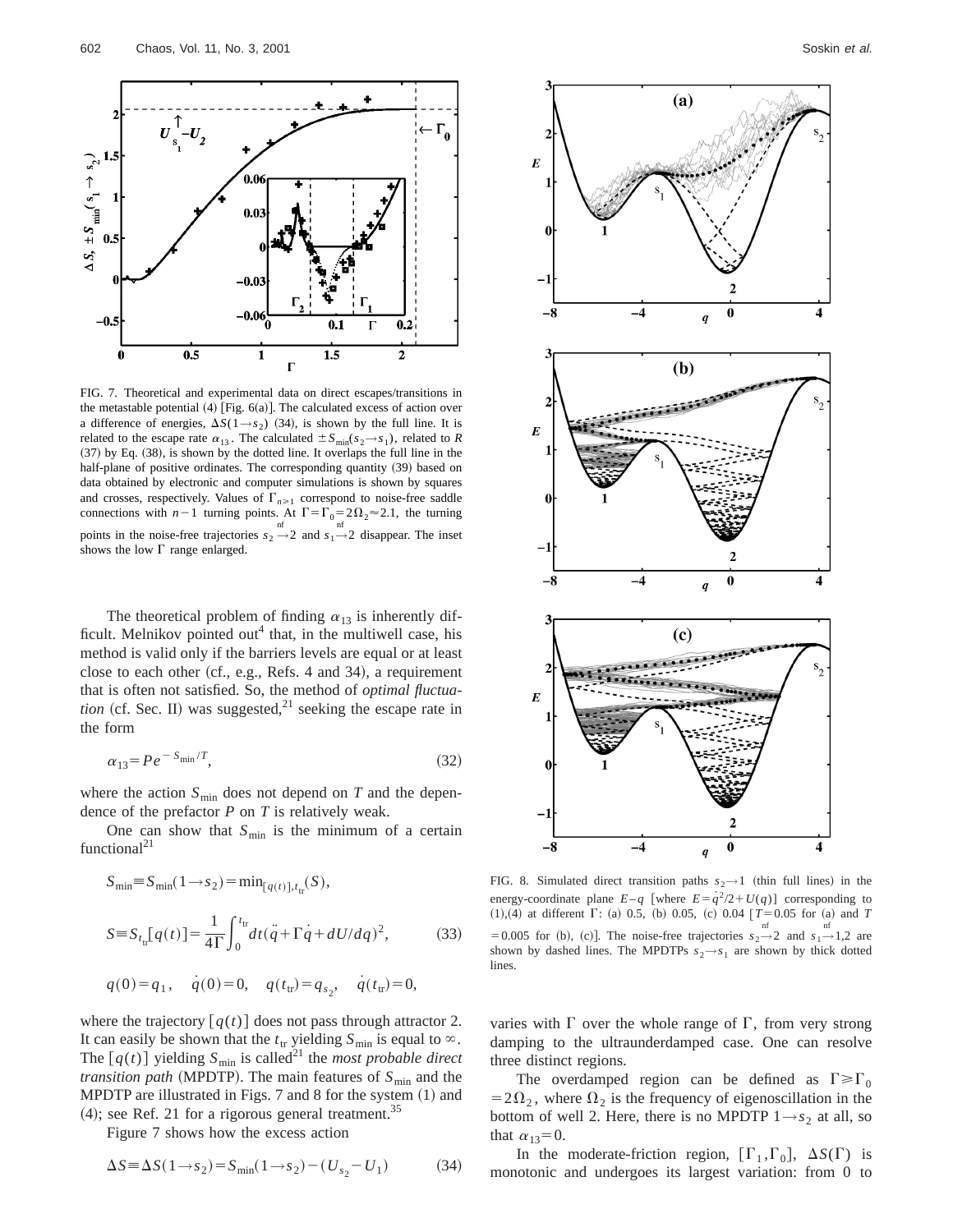$U_{s_1} - U_2$ . The MPDTP [see Fig. 8(a)] is the time-reversed trajectory *s*<sup>2</sup> *——*→  $A=$ <sup>A</sup><sub>-</sub>  $s_1 \rightarrow 1$  in which the latter is just the noise-free relaxation from  $s_1$  to 1, whereas the former is the solution (cf. Ref.  $23$  and Sec. II) of

$$
\ddot{q}_d + \Gamma \frac{1 + Ae^{\Gamma t}}{1 - Ae^{\Gamma t}} \dot{q}_d + dU(q_d)/dq_d = 0,
$$
  
\n
$$
q_d(0) = q_{s_2}, \quad \dot{q}_d(0) = 0.
$$
\n(35)

Here  $A = A_{\text{max}}$  is a negative constant providing for the path  $[q_d(t)]$  to be monotonic [i.e., without turning points]. Note that, in general, there may be an infinite set of *A* providing  $[q_d(t)]$  connecting the saddles: The corresponding trajectories differ by their number of turning points. But *S* for the other values of *A* [whose absolute values are smaller than  $|A_-\|$  is larger than that for  $A_-\$ .

The underdamped region,  $\Gamma \leq \Gamma_1$ , is divided by a number of characteristic values of the friction  $\Gamma_{n\geq 1}$ . Each of these  $\Gamma_n$  provides for a *noise-free* saddle connection  $s_2 \rightarrow s_1$ , which possesses *n* – 1 turning points. In this region,  $\Delta S(\Gamma)$  undergoes oscillations corresponding to an alternation between two situations. In the first,  $[\Gamma_{2m}, \Gamma_{2m-1}]$  (*m*  $\geq 1$ ), a noise-free trajectory  $s_2 \rightarrow 1$  exists and the MPDTP is just its time reversal, with  $\Delta S = 0$ . In the second situation,  $\left[\Gamma_{2m+1}, \Gamma_{2m}\right]$  ( $m \ge 1$ ), the action varies nonmonotonically with  $\Gamma$ , and has cusps. This is due to a competition between the two paths which are the time reversals respectively, of  $s_2 \rightarrow s_1 \rightarrow 1$  and  $s_2 \rightarrow s_1 \rightarrow 1$ , where  $s_2 \rightarrow s_1$  are given by the  $A_{-}$  nf  $A_+$  nf  $A_{\pm}$ solutions of (35) with  $A_+ \equiv A_+(\Gamma) > 0$  and  $A_- \equiv A_-(\Gamma)$  $<$ 0, respectively: see Fig. 8(b) and 8(c), respectively. As  $\Gamma$ varies, *S* along one path becomes equal to *S* along another, at a certain  $\Gamma$ , leading to switching between the paths and to the cusp in  $\Delta S(\Gamma)$ : There are corresponding discontinuities in the nonequilibrium potential $^{23}$  and fluctuational separatrix.<sup>36</sup>

Thus, Ref. 21 predicts an exponentially strong dependence of the escape rate  $\alpha_{13}$  on friction, including interesting features such as oscillations and cusps,<sup>37</sup> for  $t \geq t_f^{(1)}$ . To establish whether these, and the properties of MPDTPs described previously, occur in reality, we have undertaken analog electronic and computer simulations. A necessary condition is smallness of the temperature:  $T \ll \Delta S$ ,  $(U_{s_1})$  $-U_1$ ). However to obtain reasonable statistics at such a small temperature would require an unrealistically long time  $\left[\alpha \exp((U_{s_2} - U_1 + \Delta S)/T)\right]^{38}$  We have overcome this difficulty by exploiting the property of detailed balance,<sup>39</sup> which implies<sup>21</sup> that the MPDTP  $s_2 \rightarrow 1$  is just the time reversal of the MPDTP  $1 \rightarrow s_2$ , with the corresponding actions differing by  $U_{s_2} - U_1$ , i.e.,

$$
\Delta S(1 \to s_2) = S_{\min}(s_2 \to 1)
$$
  
= 
$$
\begin{cases} 0 & \text{at } s_2 \to 1 \\ S_{\min}(s_2 \to s_1) & \text{at } s_2 \to 2 \end{cases}
$$
 (36)

so that information about the transition  $s_2 \rightarrow 1$  is equivalent to that for  $1 \rightarrow s_2$ , but the experimental time required is of course much smaller in the former case  $\lceil \alpha \exp(\Delta S/T) \rceil$  than in the latter.

Figure 8(a) demonstrates that, for  $\Gamma \in [\Gamma_1, \Gamma_0]$ , most of the direct paths  $s_2 \rightarrow 1$  do indeed concentrate near  $s_2 \rightarrow$  $A_{-}$  $s_1 \stackrel{\text{nf}}{\rightarrow} 1$ . Figures 8(b) and 8(c) demonstrate switching of the MPDTP from  $s_2 \rightarrow$ *A*<sup>1</sup>  $s_1 \stackrel{\text{if}}{\rightarrow} 1$  to  $s_2 \stackrel{A}{\rightarrow}$  $A_{-}$  $s_1 \rightarrow 1$  as  $\Gamma$  decreases in the range  $[\Gamma_3, \Gamma_2]$ .

In order to study  $S_{\text{min}}$  we use the following technique. The system is put at  $s<sub>2</sub>$ , and one then follows its stochastic dynamics  $(1)$ ,  $(4)$  until either the bottom of one of the wells is approached or the coordinate  $q_{aw}$  is reached. After that, the system is reset to  $s_2$  and the operation is repeated. Once adequate statistics have been obtained, we calculate the ratio of transitions to wells 1 and 2, respectively,

$$
R \equiv R(T) = \frac{N_{s_2 \to 1}}{N_{s_2 \to 2}}.
$$
\n(37)

It is easy to see that  $R \propto \exp(\pm S_{\text{min}}(s_2 \rightarrow s_1)/T)$  (where  $+$ , - correspond to ranges of  $\Gamma$  providing  $s_2 \rightarrow 1,2$ , respectively). So,  $S_{\text{min}}(s_2 \rightarrow s_1)$  is related to *R* (37) as

$$
\pm S_{\min}(s_2 \to s_1) = \lim_{T \to 0} [T \ln(R(T))], \tag{38}
$$

where  $+,-$  correspond to  $s_2 \rightarrow 1,2$ , respectively.

In practice, however, there is always a lower limit for *T* in simulations,  $T_l$ , because the overall simulation time must not become unrealistically long. That is why the use of  $(38)$ may, in practice, introduce significant inaccuracy. To reduce the influence of the preexponential factor we measure *R* both at  $T_l$  and at a slightly higher temperature,  $T_l + \Delta T$  ( $T_l \gg \Delta T$  $\gtrsim T_l^2/S_{\text{min}}(s_2 \rightarrow s_1)$ , so that

$$
\pm S_{\min}(s_2 \to s_1) \approx \frac{T_l^2}{\Delta T} \ln \left( \frac{R(T_l + \Delta T)}{R(T_l)} \right). \tag{39}
$$

The quantities on the left- and right-hand sides of Eq.  $(39)$ are shown in Fig. 7, respectively, by the dotted line  $(theory)$ and by squares and crosses (electronic and computer simulations, respectively). The agreement is satisfactory, given that  $5 \leq S_{\min}/T_l \leq 7$ .

Note that the magnitude of the largest oscillation in action may significantly exceed  $U_{s_2} - U_1$ . This occurs if the initial well 1 is adjacent to an external saddle  $s<sub>2</sub>$  while its depth is much less than that of the other well.

Finally, we comment on the experimental consequence of the cutoff of the MPDTP, namely the drastic change of the time evolution of *J* for  $t_f^{(1)} \le t \le t_f^{(2)}$ : At  $\Gamma < \Gamma_0$ , one may in principle make  $T$  small enough that the sharp growth of  $J(t)$ at  $t \leq t_f^{(1)}$  turns into a nearly constant value at  $t_f^{(1)} \ll t$  $\ll t_f^{(1)} \alpha_{13} / (\alpha_{12} \alpha_{23})$  while, at  $\Gamma > \Gamma_0$ ,  $J(t) \approx \alpha_{12} \alpha_{23} t$  over the whole relevant time-scale: cf. the thin full and dashed lines in Fig.  $6(b)$ . Another drastic change occurs with the time evolution of the transition flux  $s_2 \rightarrow 1$ : At  $\Gamma < \Gamma_0$ , it has a